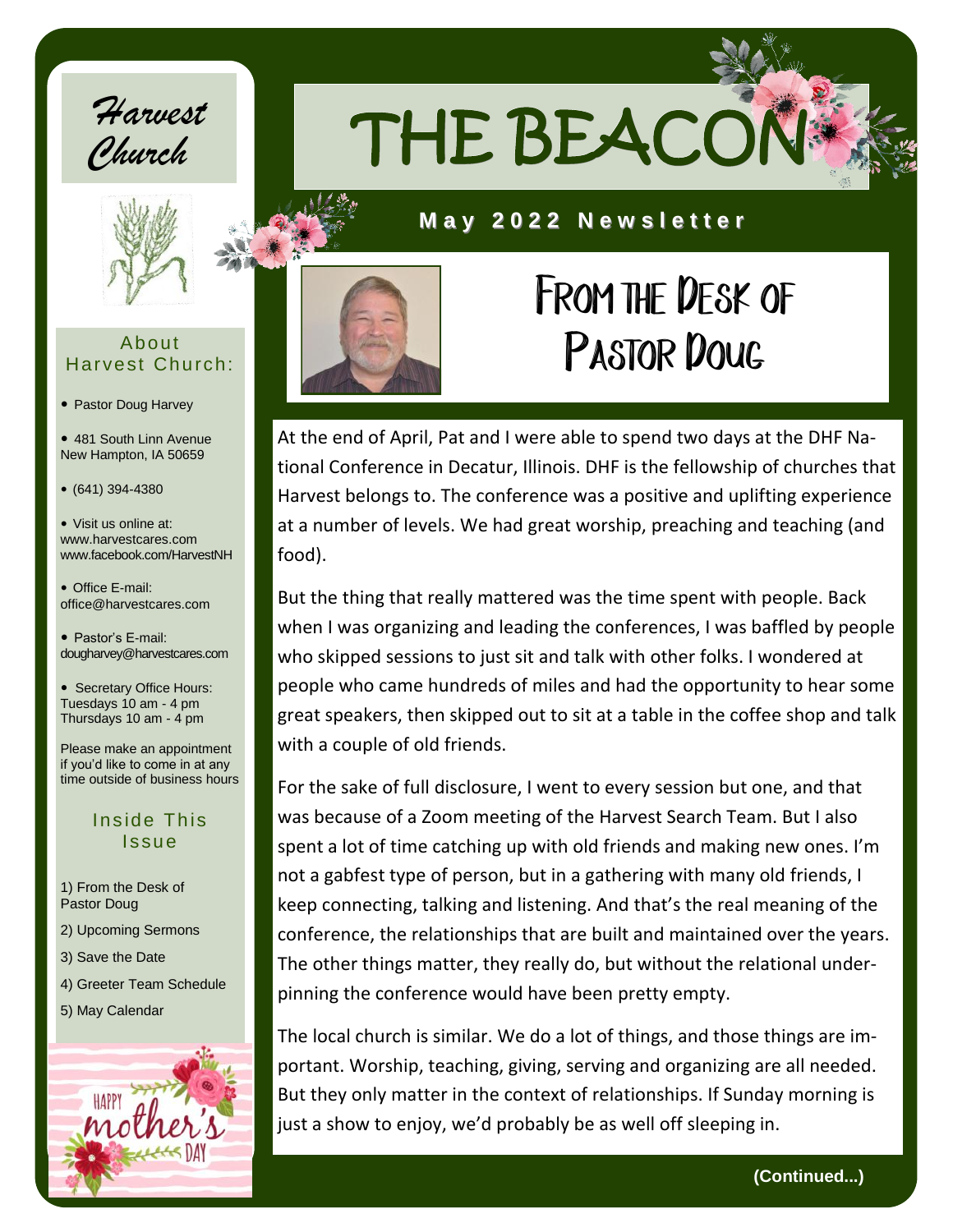### **From the Desk of Pastor Doug (Continued)**

It's the fact we gather week by week with the same group of people, share our lives and help one another move forward in Christ that makes the church more than a good show.

By all means, be in worship, Sunday School, small groups, team meetings, potlucks and the other activities of the church. But be sure those are all done on the foundation of relationships with both other people and with Christ.

-Doug

### **PASTOR DOUG'S MAY SERMONS:**

**May 1st** I Thessalonians 4:3-8 "Sanctified Sexuality"

**May 8th** Guest speaker: Gary Cradic

**May 15th** Guest speaker: Josh Schuchhardt

### **May 22nd**

I Thessalonians 4:9-10 "Growing in Brotherly Love"

**May 29th** I Thessalonians 4:11-12 "A Quiet Life"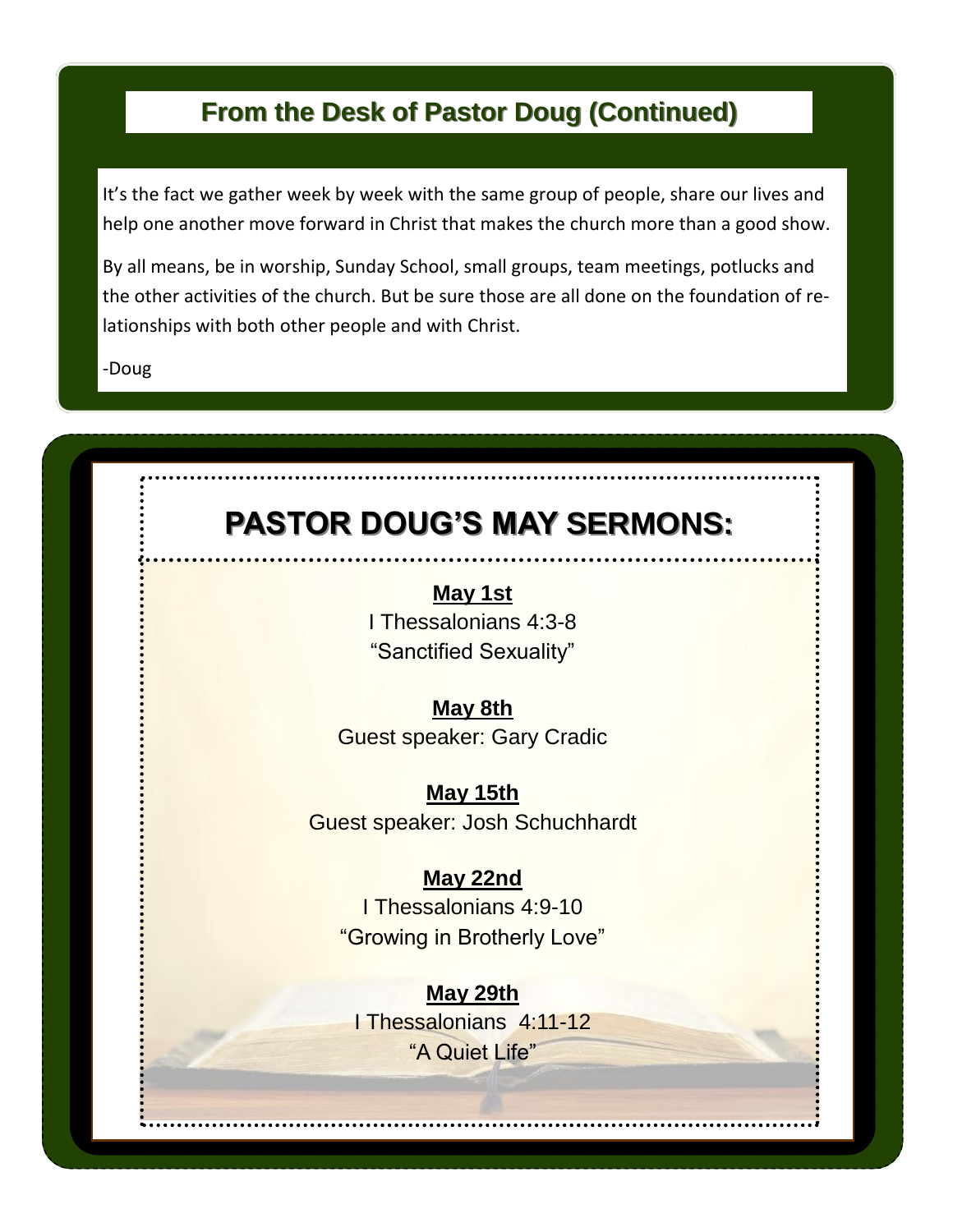### happy Birthday!



**Gene Kleiss - May 3rd**

**Jessica Rochford - May 4th**

**Noelle Schwickerath - May 15th**



Thank you , Harvest Church family and friends for joining us for Resurrection Sunday. We enjoyed celebrating the Easter season with all of you! He is Risen!



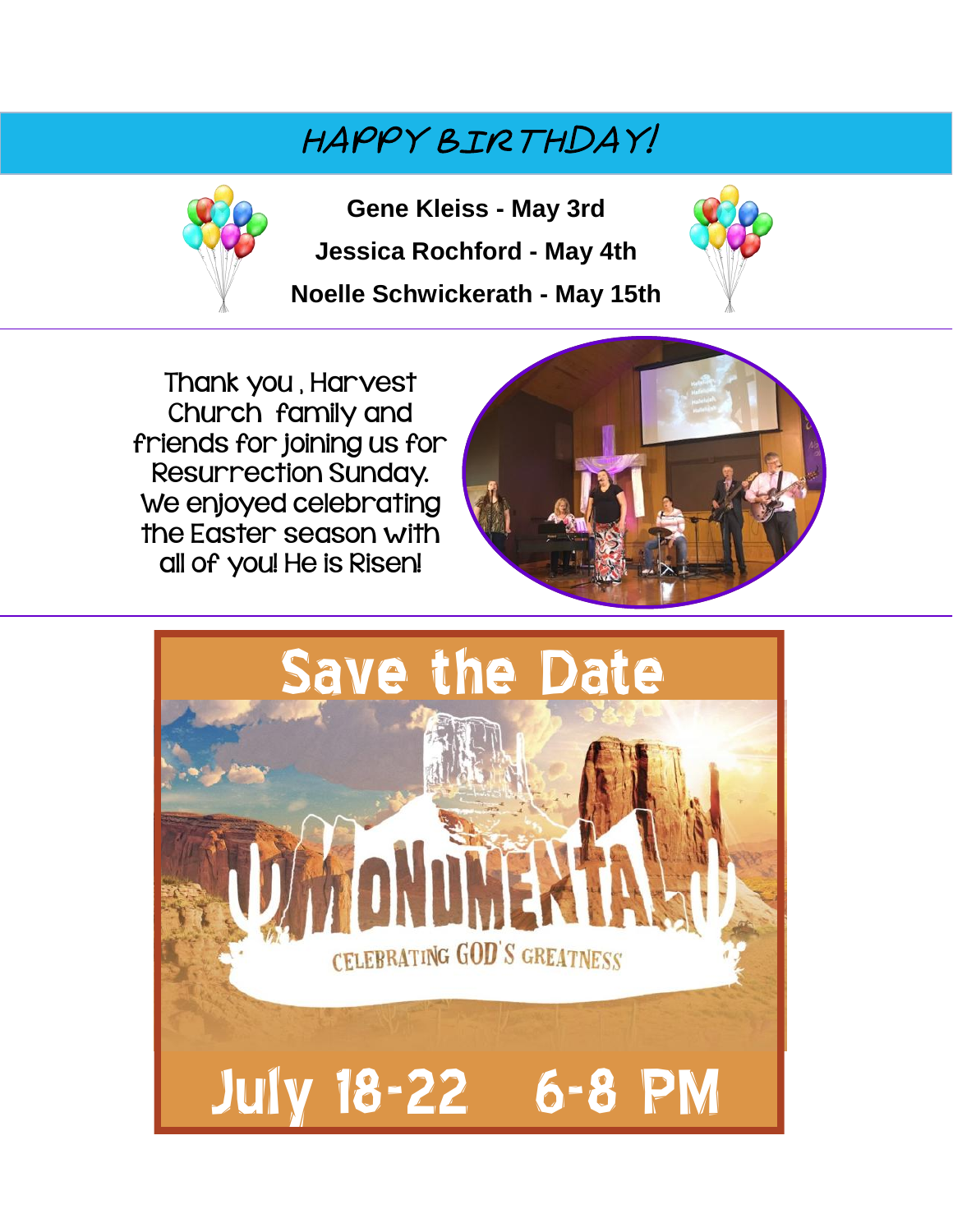

## May Greeter Team Schedule

 May 1st: Sharon and Lisa May 8th: Dorothy and Barb May 15th: Christine and Shirlee May 22nd: Dean and Bret May 29th: Scott and Bonnie

If unable to be there, please find someone else or call Bonnie at (641)-330-9656

Remember if you're in Sunday School to leave 10 minutes early to be at the entry on time.

# SUMMER CAMP AT PINE LAKE!

Summer camps at Pine Lake Camp in Eldora, Iowa

June 19-24, 2022 Jr. High Summer Camp (Grades 6-8)

June 26 - July 1, 2022 Elementary 1 Summer Camp (Grades 2-5)

July 10-15, 2022 Sr. High Summer Camp (Grades 9-12)

July 17-22, 2022 Middle School Summer Camp (Grades 5-7)

July 24-29, 2022 Elementary 2/FGU Summer Camp (Grades 2-5



Questions? Call Pine Lake at 641-858-3284 For additional information, go to pinelakecamps.org/summercamps/dates Register early for a 50% discount of the \$375 camp price. While funds last! Thank you to Converge North Central for providing this grant.